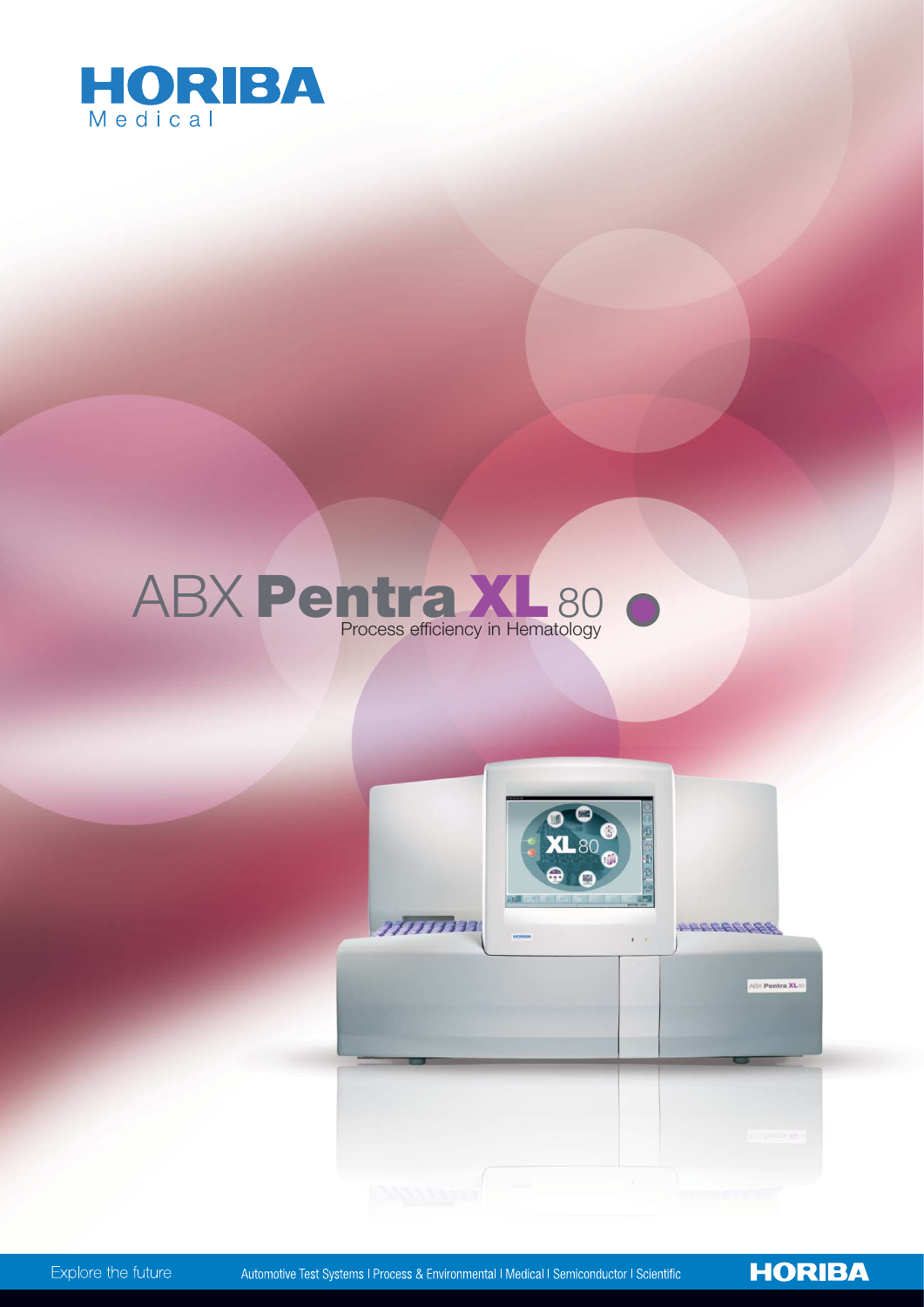# ABX Pentra XL80

**Delivering the performance you need from a haematology Analyzer**



 $\bar{r}$  1



77777733

## **Performance**

- Single screen to view data.
- 27 parameters, histograms, colour matrix, flags and remark.



1122222274

ABX Pentra XL80

## **Comfort**

- On-screen location of test samples.
- Virtual mapping of rack location including tube position, rack number and type of analysis (CBC or CBC + DIFF).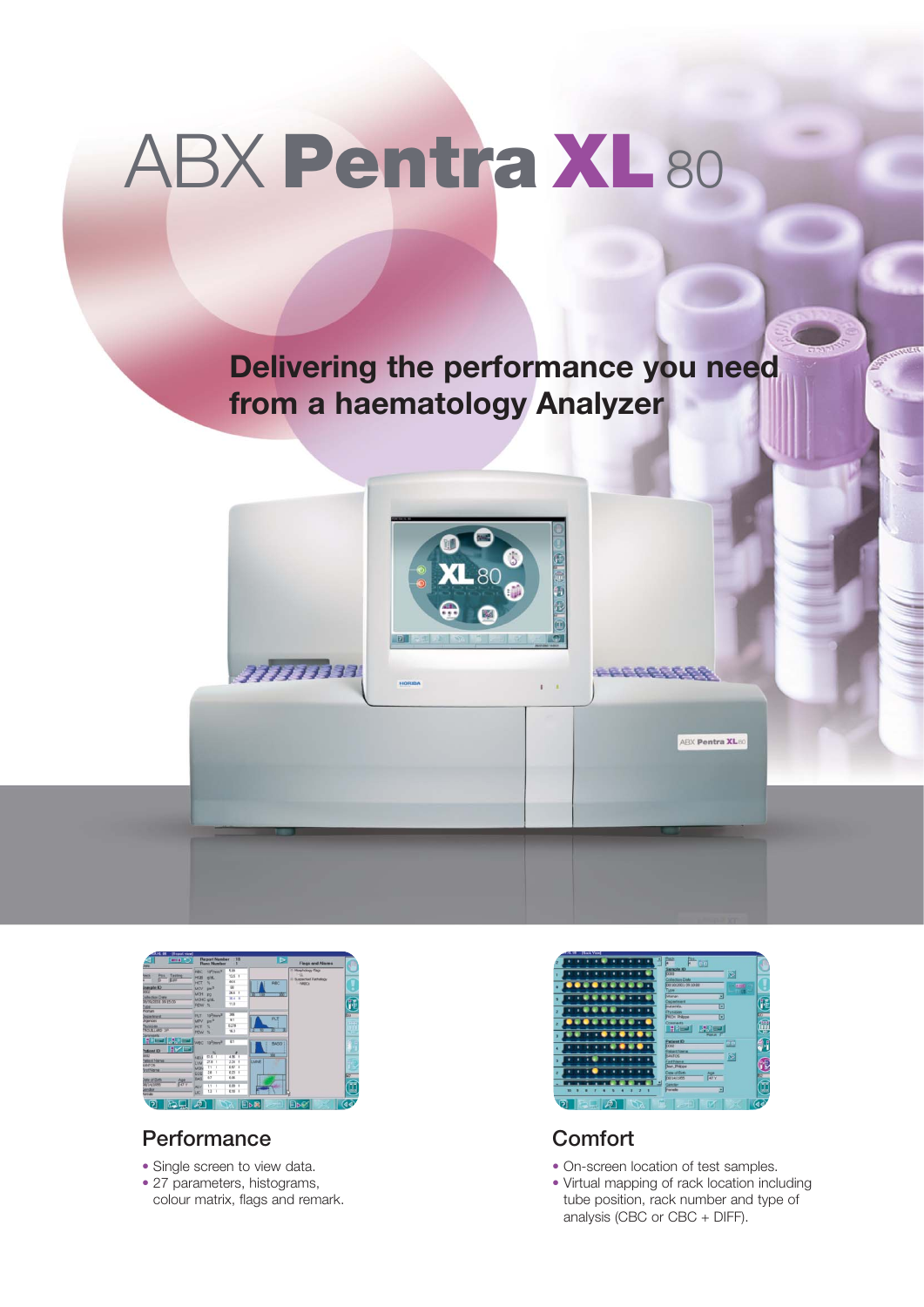# Cytology Platform Performance

- Up to 80 tests per hour
- Large capacity auto-loader (100 tubes)
- Stat sampling on open or closed tubes
- 27 parameters: CBC (13), DIFF (14)
- Micro-sampling on whole blood: 35 µL in CBC mode and 53 µL in CBC+DIFF mode
- Customized Dilution Ratio (CDR)
- Automatic Sample Re-run
- Integrated Validation Station
- Compatible with ABX Pentra ML (Multilink System) to centralize haematology operations



## User Friendly

- Real-time Status Overview.
- Onboard view of reagent levels, testing progress and ratio of flagged samples.



## **Ergonomics**

- Easy-to-use touch screen with direct interface access.
- Space saving : compact with integrated PC.
- Direct access to sub menus by pressing corresponding Icons at any time.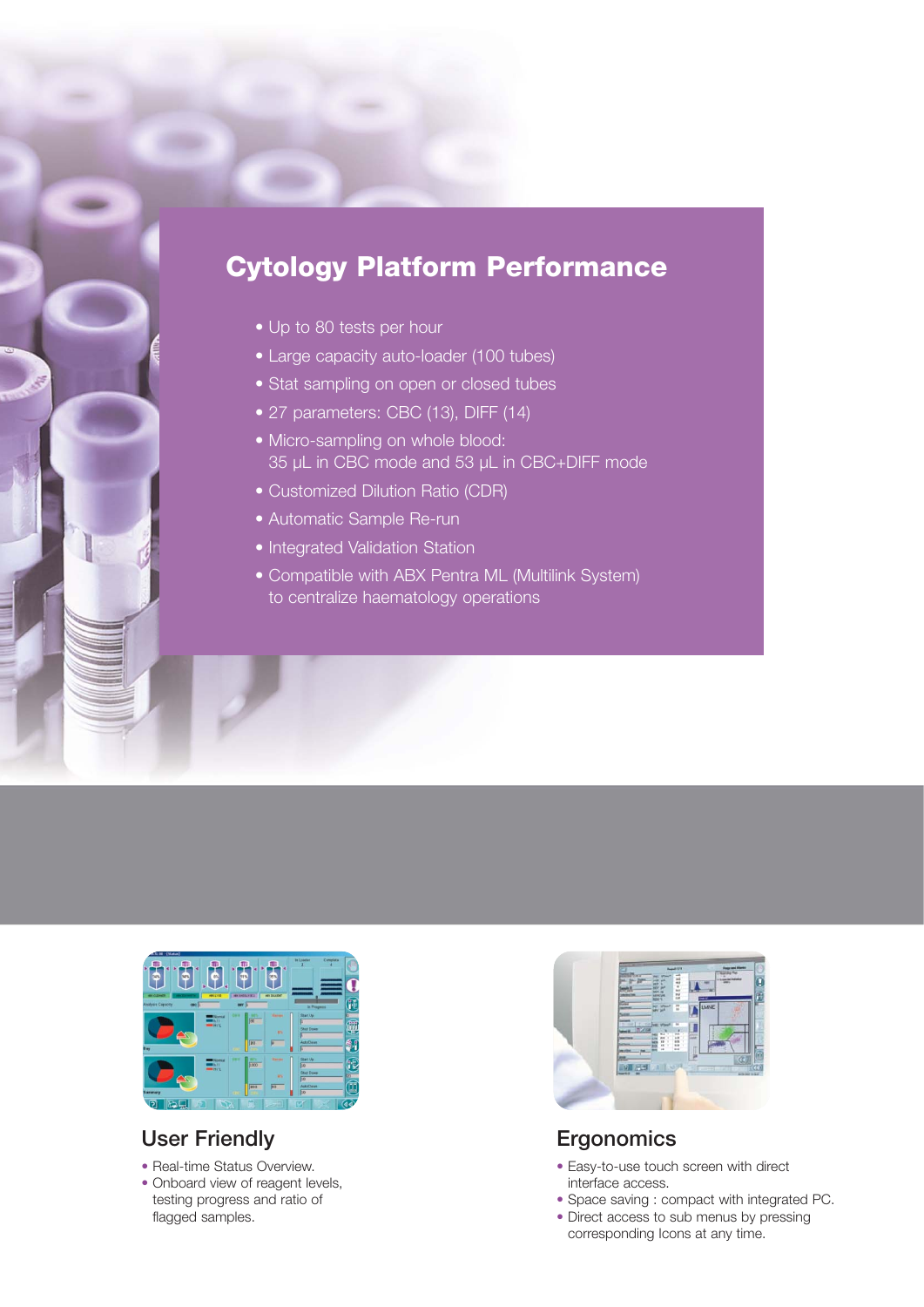# Serving the Patient with the Best Technologies

## Precise, reliable results from DHSS and MDSS technologies \*\*\*:

## Micro-sampling MDSS

(Multi-Distribution Sampling System):

- Micro-sampling and complete homogenization of blood samples with reagents.
- Precise aliquot volumes with patented control valve system.
- Only 35 µL in CBC mode and 53 µL in CBC+DIFF mode are extracted.

## DHSS (Double Hydrodynamic Sequential System) for Cytochemistry and Cytometry:

### **Cytochemistry**

- Produces excellent cell differentiation by regulating the temperature during the cytochemical staining of internal cellular components using Chlorazol Black.
- 48 hours post-draw stability.

#### Flow Cytometry

• Precise cellular identification by injecting the prepared sample into a double hydrofocusing cytometer: impedance (cell volume measurement) & optical (analysis of the internal cellular structure by measuring light absorbency).





## **Results**



# Efficiency with Customized Dilution Ratio CDR:

• Enables an automatic extension of linearity in case of out-of-range samples. Samples are automatically flagged, re-sampled, then diluted to benefit a result within an extended linearity line.

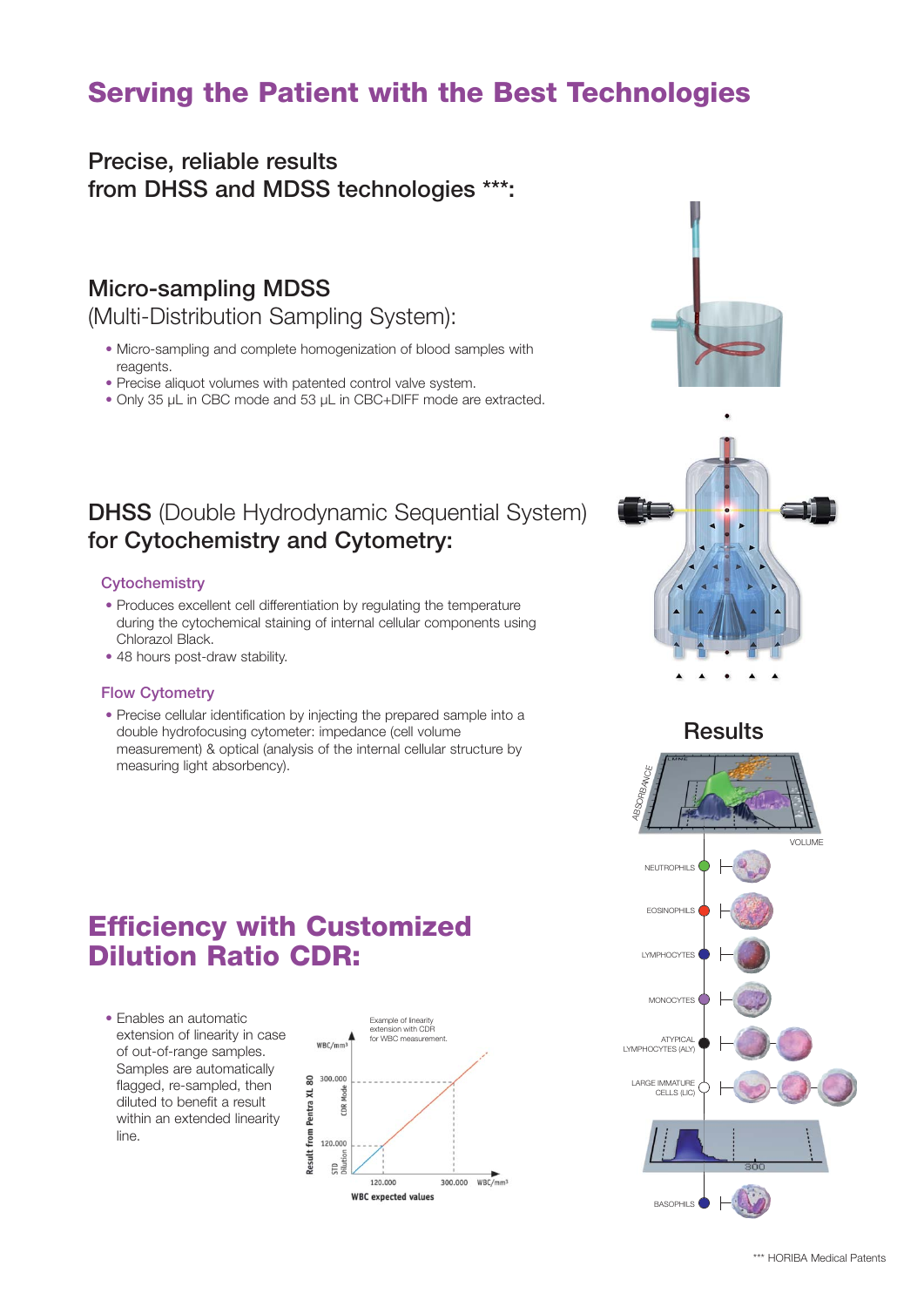# Onboard Data Management with a Focus on Traceability

## System memory stores up to 10,000 patient results (1)

- Precise patient reports showing test results, demographics, graphs, flags, specific dilution ratios (in CDR\*\*mode) and remarks.
- User-friendly classification into validated reports, invalidated reports and reports awaiting examination.
- Data storage management with the option to export data to floppy discs.

## Quality assurance (2) and (3)

- 3 active control levels with barcode identification.
- Control results displayed in charts and Levey-Jennings graphs.
- XB results and graphs available from 100 files (20 results per file).
- Repeatability test management.
- Access to all information logs concerning instrument status (calibration, quality control, settings, maintenance, laboratory information system, patients…).







## Process and Manage Results Securely and Easily

## Validate results with confidence using the Integrated Validation Station

- Automatic and customizable validation to meet your laboratory requirements.
- Focus on abnormal results.
- Programmable Delta check flags for accurate patient follow-up.
- Automatic calculation of Wintrobe constants according to manually input data.

## Automatic Sample Re-run Mode to Confirm Results

Out of range results may be instantly confirmed with additional analyses automatically performed with user-defined criteria. This mode is fully programmable according to haematology criteria, Delta check, flags and limits.

## Sample Identification

In order to insure reliable identification of results, sample tubes are identified with external barcode scanners or internal barcode scanners which allows the identification of both the tubes and the racks in which they are placed.